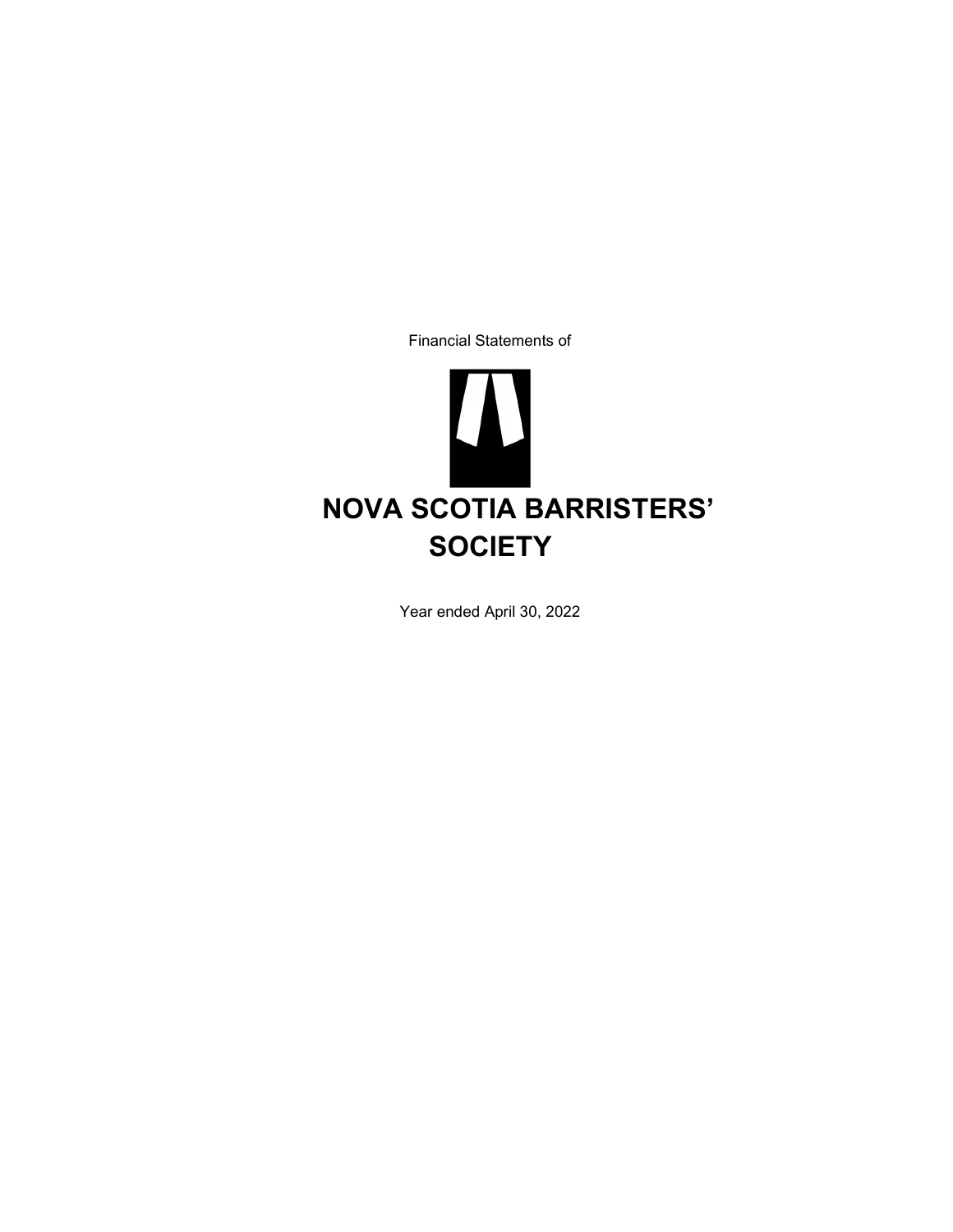These financial statements are the responsibility of the management of the Nova Scotia Barristers' Society (the "Society").

The responsibility of the Society's external auditors (Grant Thornton) is to express an independent opinion on whether the financial statements of the Nova Scotia Barristers' Society are stated fairly and in accordance with Canadian accounting standards for not for profit organizations. The Auditor's Report outlines the scope of the audit examination and provides the audit opinion.

The Society maintains books of accounts and systems of financial and management control which provide reasonable assurance that accurate financial information is available, that assets are protected, and that resources are managed efficiently.

Council oversees audit activities through the Finance Committee. The Finance Committee reviews matters related to accounting, auditing, and internal control, and the financial statements and the report of the auditor of the Society.

## **Management Certification for the year ended April 30, 2022**

We have reviewed the internal and reporting controls and procedures for the Nova Scotia Barristers' Society as of the end of the year covered by the 2022 financial statements. We conclude that the controls and procedures are effective to ensure that the information presented in these financial statements is completely and accurately accumulated and communicated to management and to the Finance Committee.

During the period beginning May 1, 2021 and ending April 30, 2022 the Society has not made any changes to its internal control over financial reporting that has materially affected, or is likely to affect, its internal control over financial reporting.

We certify that the Society is in full compliance with respect to the collection and remittance of all statutory employee deductions including deductions for Federal and Provincial Income Tax, Employment Insurance, and Canada Pension Plan. We also certify that the Society is in full compliance with respect to the collection and remittance of the Harmonized Sales Tax.

Kate Sh

Kate Shewan, CPA, CGA Director, Finance and Administration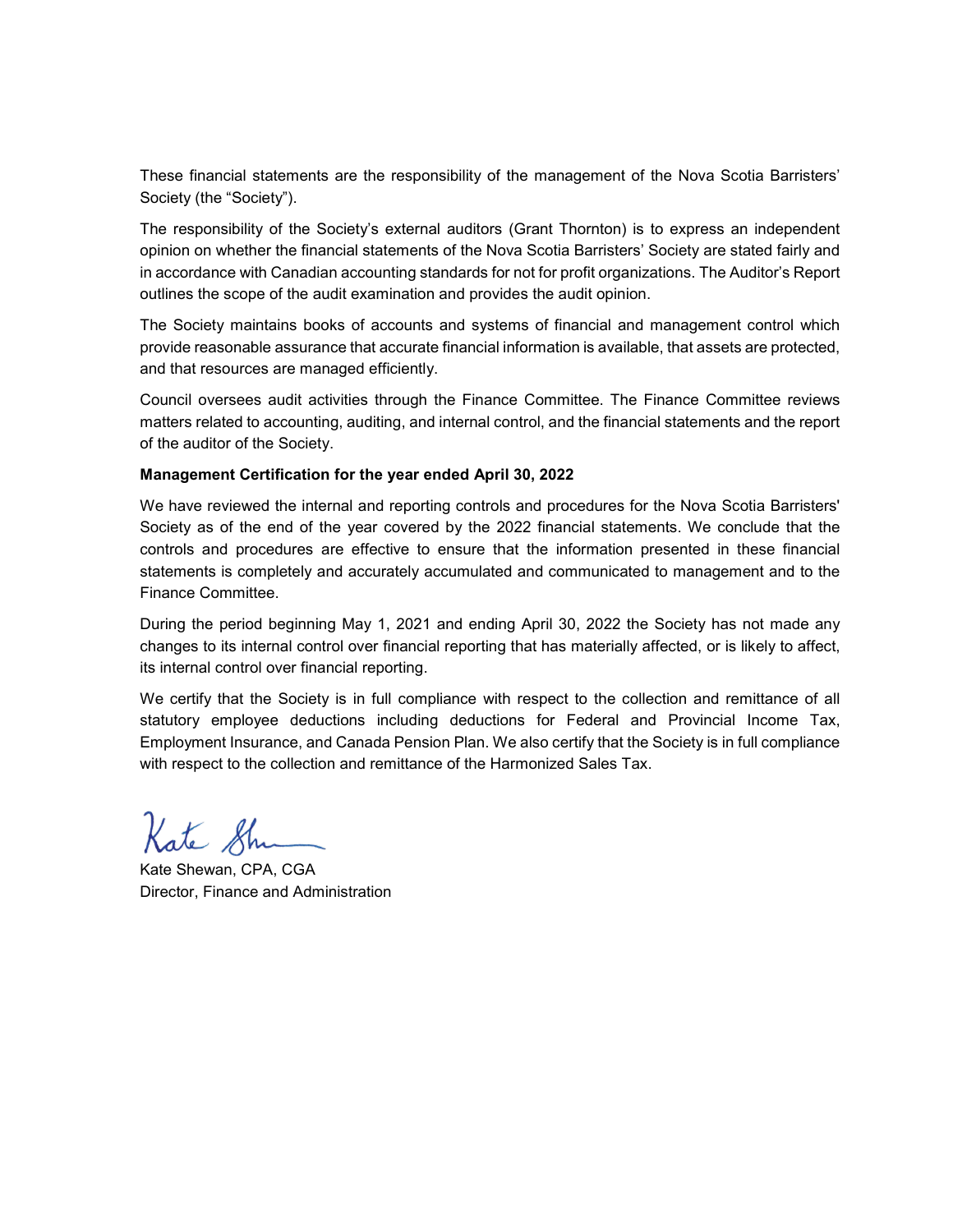

## Independent auditor's report

**Grant Thornton LLP** Nova Centre, North Tower 1000-1675 Grafton Street Halifax, NS B3J 0E9

T +1 902 421 1734 F +1 902 420 1068 www.GrantThornton.ca

To the members of the **Nova Scotia Barristers' Society**

## **Opinion**

We have audited the financial statements of Nova Scotia Barristers' Society (the "Society"), which comprise the statement of financial position as at April 30, 2022, and the statements of revenues and expenditures, reserves and cash flows for the year then ended, and notes to the financial statements, including a summary of significant accounting policies.

In our opinion, the accompanying financial statements present fairly in all material respects, the financial position of Nova Scotia Barristers' Society as at April 30, 2022, and its results of operations and its cash flows for the year then ended in accordance with Canadian accounting standards for notfor-profit organizations.

#### **Basis for opinion**

We conducted our audit in accordance with Canadian generally accepted auditing standards. Our responsibilities under those standards are further described in the *Auditor's Responsibilities for the Audit of the Financial Statements* section of our report. We are independent of the Society in accordance with the ethical requirements that are relevant to our audit of the financial statements in Canada, and we have fulfilled our other ethical responsibilities in accordance with these requirements. We believe that the audit evidence we have obtained is sufficient and appropriate to provide a basis for our opinion.

## **Responsibilities of management and those charged with governance for the financial statements**

Management is responsible for the preparation and fair presentation of these financial statements in accordance with Canadian accounting standards for not-for-profit organizations, and for such internal control as management determines is necessary to enable the preparation of financial statements that are free from material misstatement, whether due to fraud or error.

In preparing the financial statements, management is responsible for assessing the Society's ability to continue as a going concern, disclosing, as applicable, matters related to going concern and using the going concern basis of accounting unless management either intends to liquidate the Society or to cease operations, or has no realistic alternative but to do so.

Those charged with governance are responsible for overseeing the Society's financial reporting process.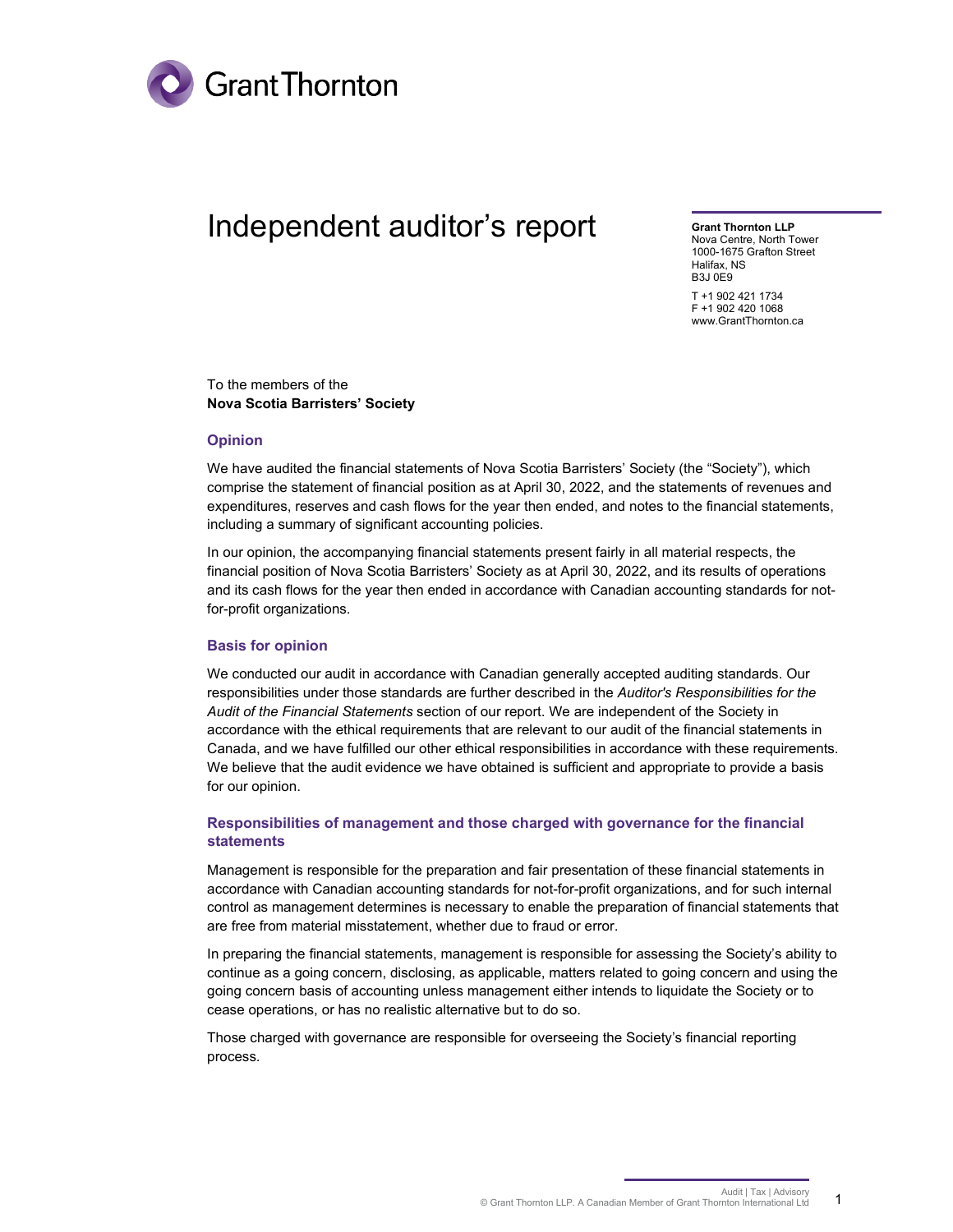#### **Auditor's responsibilities for the audit of the financial statements**

Our objectives are to obtain reasonable assurance about whether the financial statements as a whole are free from material misstatement, whether due to fraud or error, and to issue an auditor's report that includes our opinion. Reasonable assurance is a high level of assurance, but is not a guarantee that an audit conducted in accordance with Canadian generally accepted auditing standards will always detect a material misstatement when it exists. Misstatements can arise from fraud or error and are considered material if, individually or in the aggregate, they could reasonably be expected to influence the economic decisions of users taken on the basis of these financial statements.

As part of an audit in accordance with Canadian generally accepted auditing standards, we exercise professional judgment and maintain professional skepticism throughout the audit. We also:

- Identify and assess the risks of material misstatement of the financial statements, whether due to fraud or error, design and perform audit procedures responsive to those risks, and obtain audit evidence that is sufficient and appropriate to provide a basis for our opinion. The risk of not detecting a material misstatement resulting from fraud is higher than for one resulting from error, as fraud may involve collusion, forgery, intentional omissions, misrepresentations, or the override of internal control.
- Obtain an understanding of internal control relevant to the audit in order to design audit procedures that are appropriate in the circumstances, but not for the purpose of expressing an opinion on the effectiveness of the Society's internal control.
- Evaluate the appropriateness of accounting policies used and the reasonableness of accounting estimates and related disclosures made by management.
- Conclude on the appropriateness of management's use of the going concern basis of accounting and, based on the audit evidence obtained, whether a material uncertainty exists related to events or conditions that may cast significant doubt on the Society's ability to continue as a going concern. If we conclude that a material uncertainty exists, we are required to draw attention in our auditor's report to the related disclosures in the financial statements or, if such disclosures are inadequate, to modify our opinion. Our conclusions are based on the audit evidence obtained up to the date of our auditor's report. However, future events or conditions may cause the Society to cease to continue as a going concern.
- Evaluate the overall presentation, structure and content of the financial statements, including the disclosures, and whether the financial statements represent the underlying transactions and events in a manner that achieves fair presentation.

We communicate with those charged with governance regarding, among other matters, the planned scope and timing of the audit and significant audit findings, including any significant deficiencies in internal control that we identify during our audit.

Halifax, Canada

Grant Thouton LLP

June 10, 2022 Chartered Professional Accountants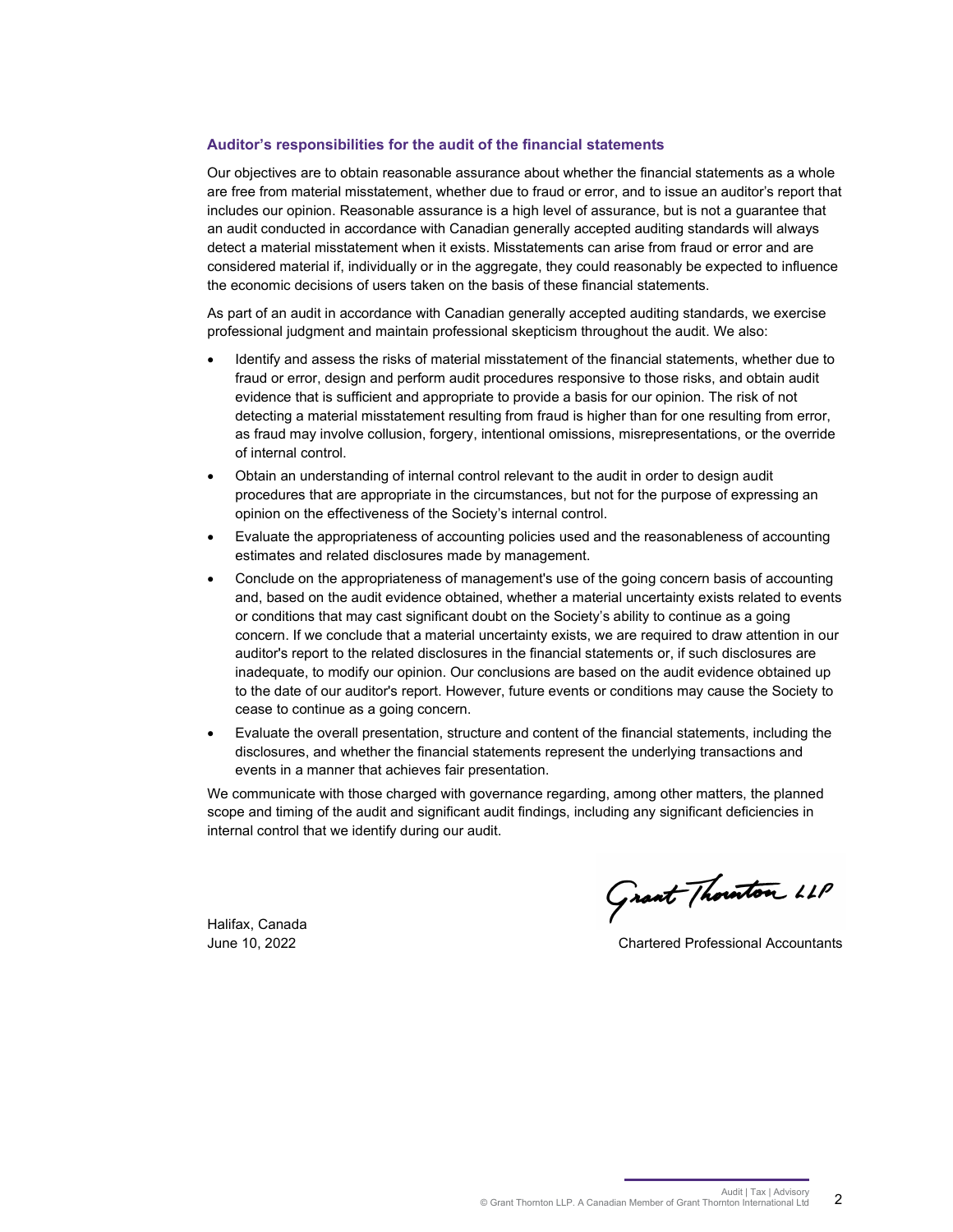Year ended April 30, 2022

|                                        | Page     |
|----------------------------------------|----------|
| <b>Statement of Financial Position</b> | 1        |
| Statement of Revenues and Expenditures | 2        |
| <b>Statements of Reserves</b>          | 3        |
| <b>Statement of Cash Flows</b>         | 4        |
| Notes to Financial Statements          | $5 - 14$ |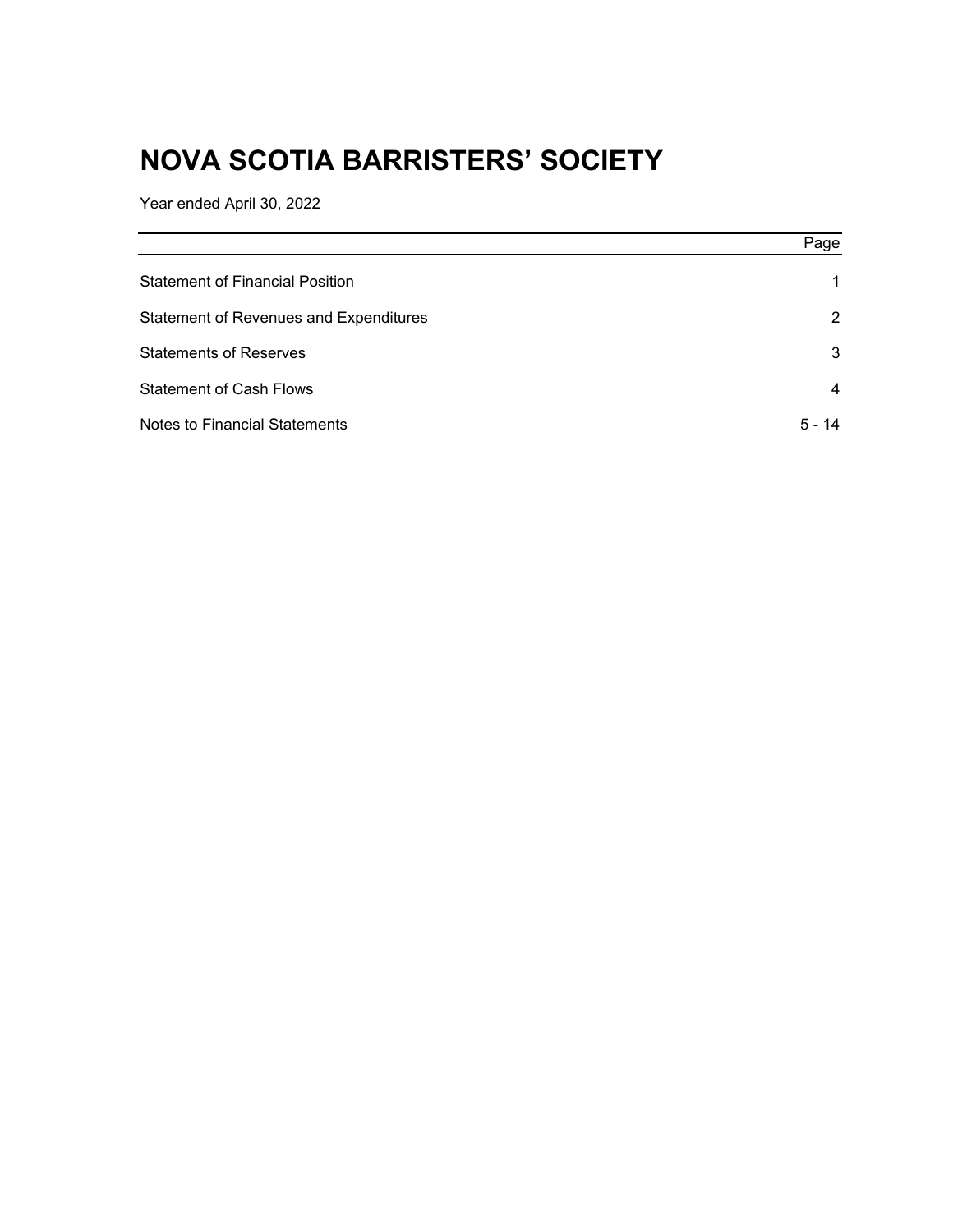**Statement of Financial Position** 

For the year ending April 30

|                                                         | 2022            | 2022                     |    |                   |                   |
|---------------------------------------------------------|-----------------|--------------------------|----|-------------------|-------------------|
|                                                         | Unrestricted    | Lawyers'                 |    |                   |                   |
|                                                         |                 | General Fund for Client  |    | Total             | Total             |
|                                                         | Fund            | Compensation             |    | 2022              | 2021              |
| Assets                                                  |                 |                          |    |                   |                   |
| Current assets:                                         |                 |                          |    |                   |                   |
| Cash and cash equivalents                               | 2,593,492       | \$<br>87,368             | S  | 2,680,860         | \$<br>2,315,597   |
| Accounts receivable (note 2(j))                         | 78,463          | 193,807                  |    | 272,270           | 180,944           |
| Prepaid expenses                                        | 166,121         | 32,130                   |    | 198,251           | 188,535           |
| Current portion of loan receivable (note 8)             | 88,653          |                          |    | 88,653            |                   |
| Interfund balances                                      | 84,346          | (84, 346)                |    |                   |                   |
|                                                         | 3,011,075       | 228,959                  |    | 3,240,034         | 2,685,076         |
| Investments (note 3)                                    | 2,889,805       | 1,298,815                |    | 4,188,620         | 4,070,685         |
| Investment in CLIA surplus (note 7)                     |                 | 228,512                  |    | 228,512           | 228,512           |
| Loan receivable (note 8)                                |                 |                          |    |                   | 88,653            |
| Capital assets and intangibles (note 4)                 | 91,155          |                          |    | 91,155            | 138,364           |
| Artwork (note 5)                                        | 1               |                          |    | 1                 |                   |
|                                                         | \$<br>5,992,036 | \$<br>1,756,286          | \$ | 7,748,322         | \$<br>7,211,291   |
| Liabilities and Reserves<br><b>Current liabilities:</b> |                 |                          |    |                   |                   |
| Payables and accruals                                   | \$<br>362,539   | \$<br>157,424            | \$ | 519,963           | \$<br>819,098     |
| Employee entitlements                                   | 47,662          |                          |    | 47,662            | 37,758            |
| HST payable                                             | 4,594           |                          |    | 4,594             | 28,413            |
| Due to Lawyers' Insurance                               |                 |                          |    |                   |                   |
| Association of Nova Scotia                              | 175,710         |                          |    | 175,710           | 140,297           |
| Unearned miscellaneous revenue                          | 18,778          |                          |    | 18,778<br>916,216 | 22,754<br>828,519 |
| Deferred membership fees                                | 916,216         |                          |    |                   |                   |
|                                                         | 1,525,499       | 157,424                  |    | 1,682,923         | 1,876,839         |
| Reserves: (note 2(e)):                                  |                 |                          |    |                   |                   |
| <b>Unrestricted Reserves</b>                            | 4,375,382       |                          |    | 4,375,382         | 3,624,948         |
| Reserves to fund capital assets                         | 91,155          |                          |    | 91,155            | 138,364           |
|                                                         | 4,466,537       | $\overline{\phantom{0}}$ |    | 4,466,537         | 3,763,312         |
| Lawyers' Fund for Client                                |                 |                          |    |                   |                   |
| Compensation (note 2(c) and (e))                        |                 | 1,598,862                |    | 1,598,862         | 1,571,140         |
|                                                         | 4,466,537       | 1,598,862                |    | 6,065,399         | 5,334,452         |
|                                                         | \$<br>5,992,036 | \$<br>1,756,286          | \$ | 7,748,322         | \$<br>7,211,291   |

Commitments (note 6)

See accompanying notes to financial statements.

e text here

**CHAIR OF FINANCE COMMITTEE** 

**PRESIDENT** 

IQ)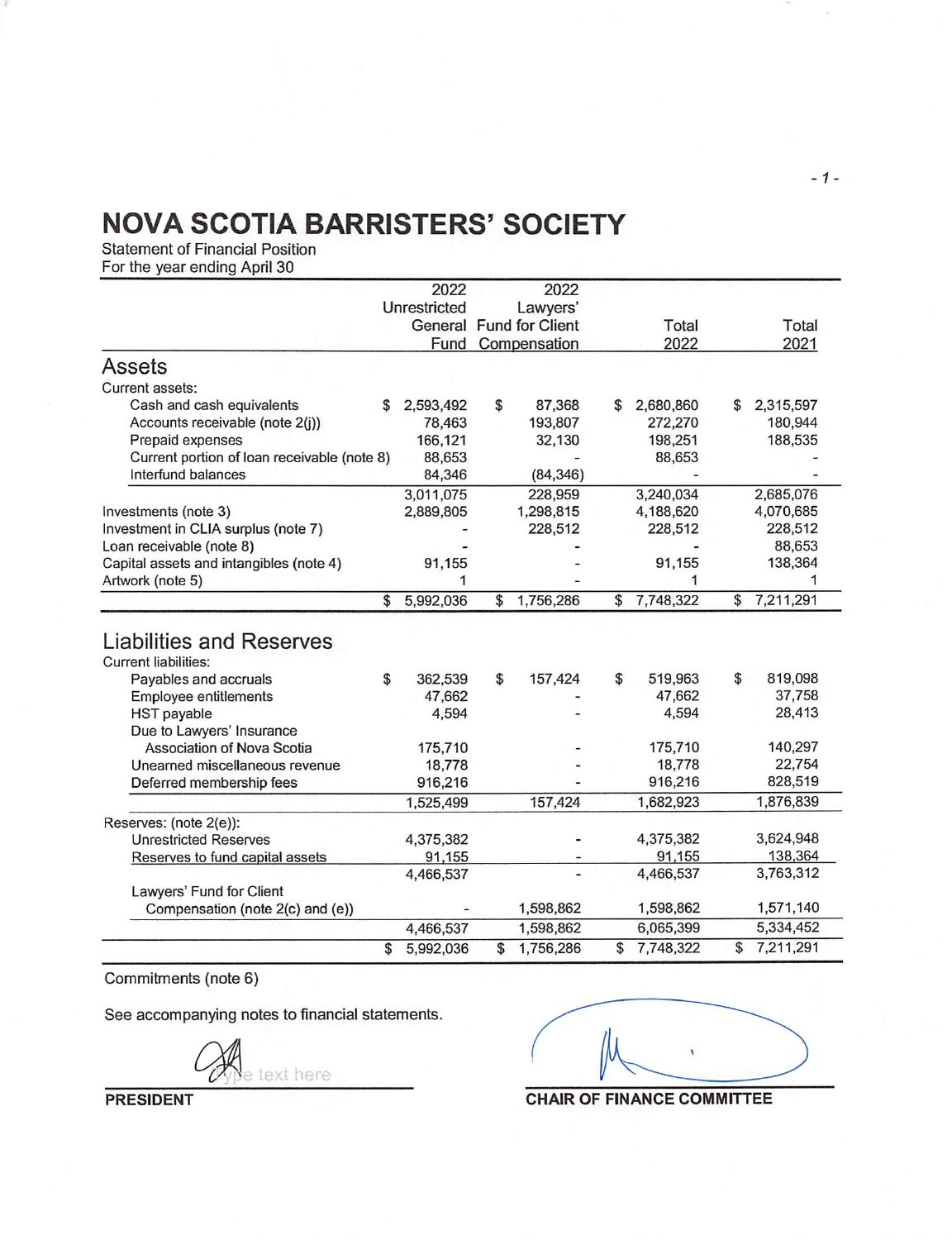Statement of Revenues and Expenditures

| Year ended April 30                    |              |                        |             |             |
|----------------------------------------|--------------|------------------------|-------------|-------------|
|                                        | 2022         | 2022                   |             |             |
|                                        | Unrestricted | Lawyers'               |             |             |
|                                        | General      | <b>Fund for Client</b> | Total       | Total       |
|                                        | Fund         | Compensation           | 2022        | 2021        |
| Revenues:                              |              |                        |             |             |
| Fees                                   | \$5,463,196  | \$<br>170,030          | \$5,633,226 | \$5,327,997 |
| <b>Education and credentials</b>       | 185,930      |                        | 185,930     | 212,808     |
| Library                                | 129,494      |                        | 129,494     | 106,230     |
| Other                                  | 259,250      |                        | 259,250     | 533,683     |
| Investment income (note 3)             | 78,266       | 65,790                 | 144,056     | 497,108     |
|                                        | 6,116,136    | 235,820                | 6,351,956   | 6,677,826   |
| Expenditures:                          |              |                        |             |             |
| Administration salaries and benefits   | 1,475,042    |                        | 1,475,042   | 1,795,217   |
| Amortization                           | 68,571       |                        | 68,571      | 65,049      |
| Audit                                  | 19,978       |                        | 19,978      | 18,159      |
| Banking and investment management fees | 63,177       | 11,824                 | 75,001      | 61,662      |
| CLIA premium                           |              | 190,528                | 190,528     | 199,696     |
| Client compensation claims paid        |              | 3,912                  | 3,912       |             |
| Communications and publications        | 380,147      |                        | 380,147     | 351,400     |
| Council and committees                 | 241,692      | 167                    | 241,859     | 186,735     |
| <b>Education and credentials</b>       | 902,491      |                        | 902,491     | 876,318     |
| Equity and access program              | 221,839      |                        | 221,839     | 146,682     |
| Legal and professional fees            | 10,805       | 1,667                  | 12,472      | 7,359       |
| Library                                | 326,647      |                        | 326,647     | 311,465     |
| Miscellaneous                          | 46,801       |                        | 46,801      | 21,494      |
| Professional responsibility            | 918,232      |                        | 918,232     | 848,652     |
| Programs and initiatives               | 457,043      |                        | 457,043     | 412,194     |
| Rent and taxes                         | 141,266      |                        | 141,266     | 175,874     |
| Staff travel                           | 5            |                        | 5           | 3,465       |
| Technology and consultant support      | 113,357      |                        | 113,357     | 94,502      |
| Telephone and office                   | 25,818       |                        | 25,818      | 38,182      |
|                                        | 5,412,911    | 208,098                | 5,621,009   | 5,614,105   |
| Excess of revenues over expenditures   | 703,225      | 27,722                 | 730,947     | 1,063,721   |

See accompanying notes to financial statements.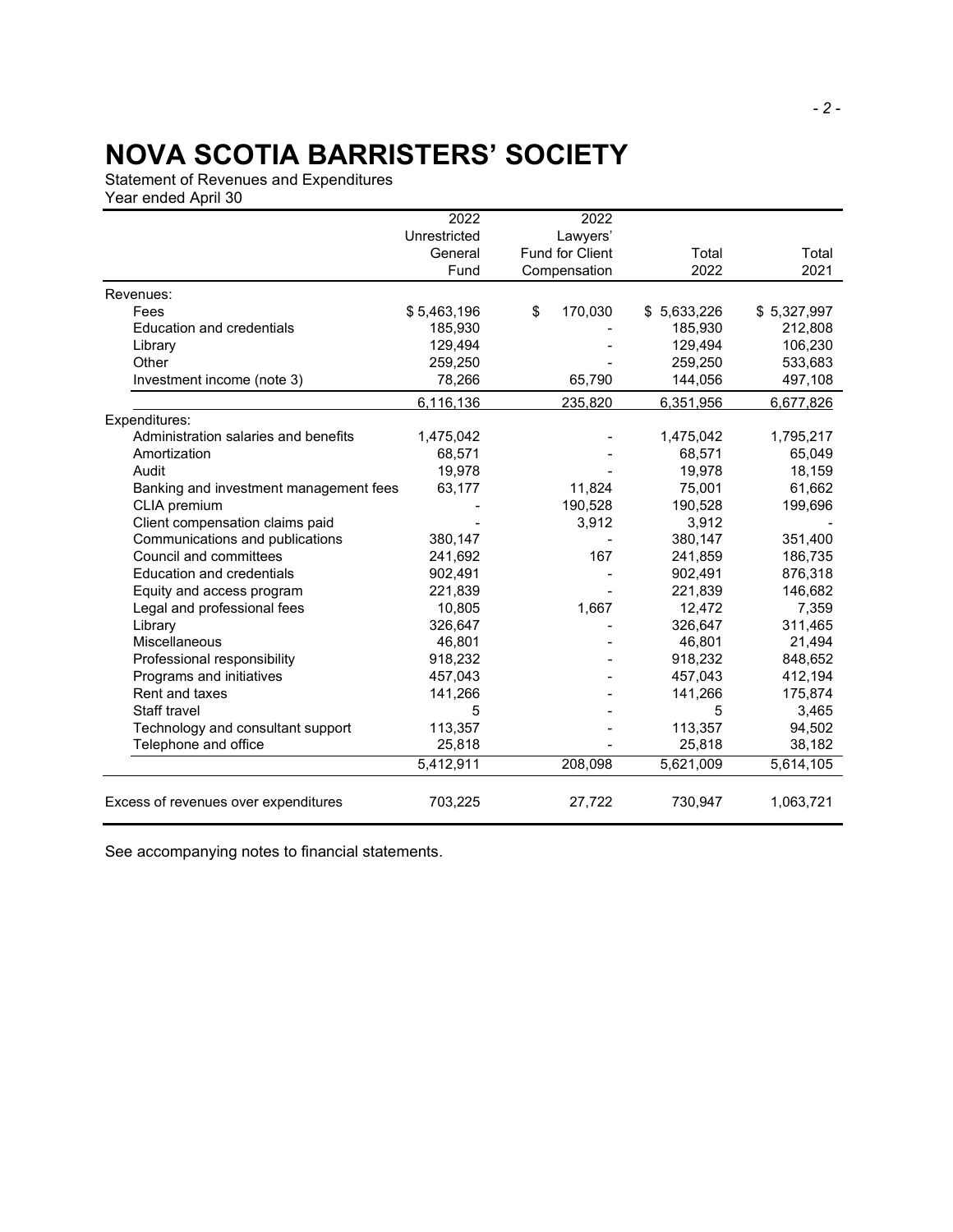Statement of Reserves – **General Fund**

Year ended April 30, 2022

|                                                                                                 | Operating<br>Reserve             | Capital<br>Assets   | Total<br>2022                                      | Total<br>2021          |
|-------------------------------------------------------------------------------------------------|----------------------------------|---------------------|----------------------------------------------------|------------------------|
| Reserves, beginning of year<br>Excess of revenues over expenditures<br>Change in capital assets | \$3,624,948<br>703,225<br>47.209 | 138.364<br>(47,209) | \$3,763,312<br>703.225<br>$\overline{\phantom{a}}$ | \$2.874.524<br>888,788 |
| Reserves, end of year                                                                           | \$4,375,382                      | 91.155              | \$4,466,537                                        | 3,763,312              |

## **NOVA SCOTIA BARRISTERS' SOCIETY**

Statement of Reserves – **Lawyers' Fund for Client Compensation** Year ended April 30, 2022

|                                                                     | Total<br>2022         | Total<br>2021          |
|---------------------------------------------------------------------|-----------------------|------------------------|
| Reserves, beginning of year<br>Excess of revenues over expenditures | \$1,571,140<br>27.722 | \$1,396,207<br>174,933 |
| Reserves, end of year                                               | 1,598,862             | \$1,571,140            |

See accompanying notes to financial statements.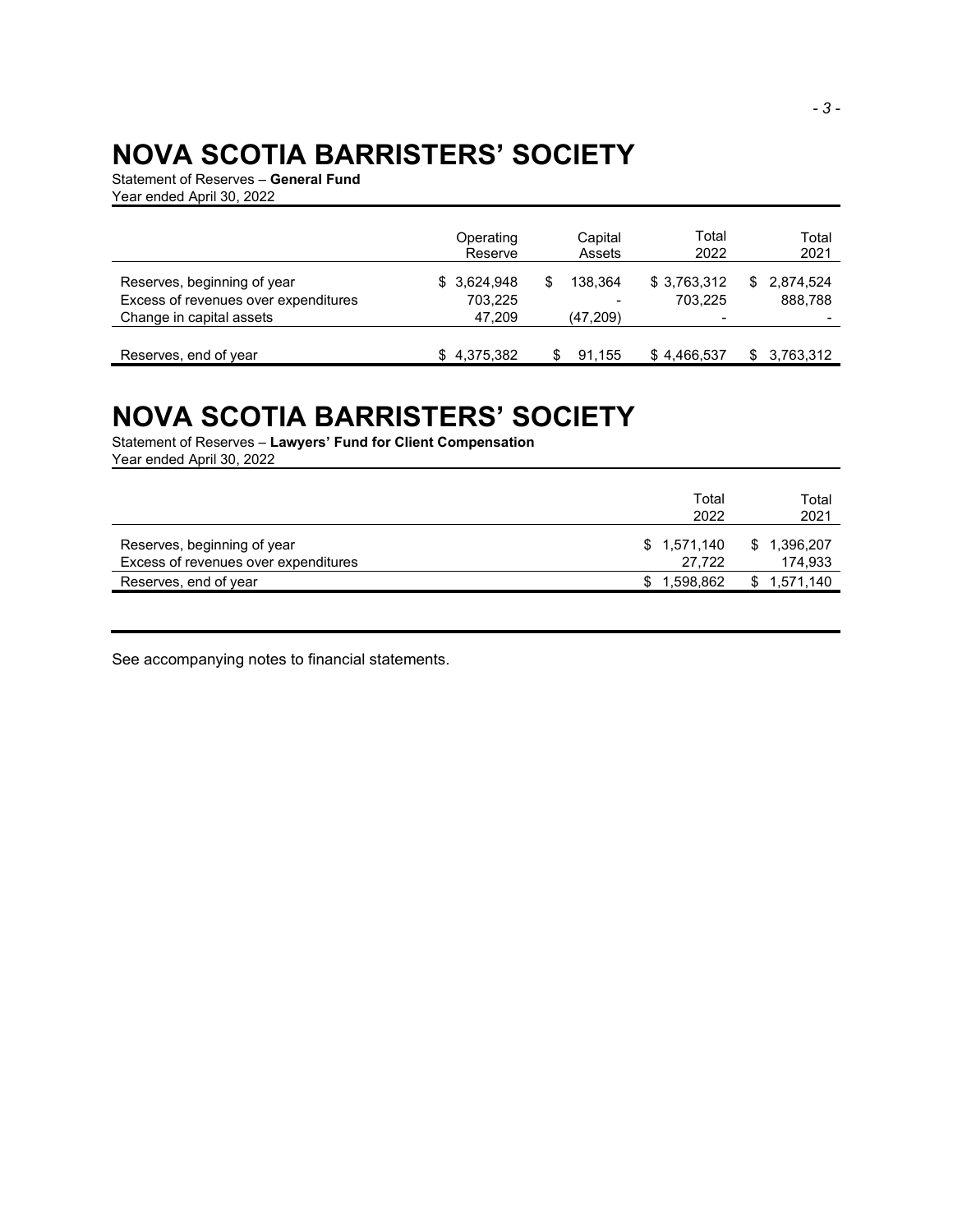Statement of Cash Flows

Year ended April 30

|                                                                                        | 2022          | 2022            |               |                 |
|----------------------------------------------------------------------------------------|---------------|-----------------|---------------|-----------------|
|                                                                                        | Unrestricted  | Lawyers'        |               |                 |
|                                                                                        | General       | Fund for Client | Total         | Total           |
|                                                                                        | Fund          | Compensation    | 2022          | 2021            |
| Net inflow (outflow) of cash and cash equivalents related to the following activities: |               |                 |               |                 |
| Operations:                                                                            |               |                 |               |                 |
| Excess of revenues                                                                     |               |                 |               |                 |
| over expenditures                                                                      | \$<br>703,225 | 27,722<br>\$    | 730,947<br>\$ | \$<br>1,063,721 |
| Items not affecting cash:                                                              |               |                 |               |                 |
| Amortization                                                                           | 68,571        |                 | 68,571        | 65,049          |
| Unrealized (gain) loss                                                                 |               |                 |               |                 |
| on investments                                                                         | 96,599        | 24,324          | 120,923       | (327, 495)      |
|                                                                                        | 868,395       | 52,046          | 920,441       | 801,275         |
| Changes in non-cash operating working capital items:                                   |               |                 |               |                 |
| Accounts receivable                                                                    | 77,055        | (161, 881)      | (91, 326)     | (27, 686)       |
| Prepaid expenses                                                                       | (7, 464)      | (2,252)         | (9,716)       | 26,386          |
| Payables and accruals                                                                  | (251, 214)    | (47, 921)       | (299, 135)    | 629,329         |
| Employee entitlements                                                                  | 9,904         |                 | 9,904         | (2,348)         |
| HST payable                                                                            | (23, 819)     |                 | (23, 819)     | 18,198          |
| Unearned misc. revenue                                                                 |               |                 |               | (10,000)        |
| Deferred membership fees                                                               | 83,721        |                 | 83,721        | (26, 396)       |
|                                                                                        | 750,078       | (160,008)       | 590,070       | 1,408,758       |
| Financing and investing:                                                               |               |                 |               |                 |
| Sale and purchase of                                                                   |               |                 |               |                 |
| investments, net                                                                       | (812, 187)    | 573,329         | (238, 858)    | (128, 051)      |
| Loans receivable issued                                                                |               |                 |               | (13, 822)       |
| Purchase of capital assets                                                             | (21, 362)     |                 | (21, 362)     | (79, 624)       |
| Payment of related party balance                                                       | 35,413        |                 | 35,413        | (19,044)        |
| Reinvestment in CLIA Surplus                                                           |               |                 |               | (228, 512)      |
| Allocation to the Lawyers'                                                             |               |                 |               |                 |
| Fund for Client Compensation                                                           | 461,010       | (461, 010)      |               |                 |
|                                                                                        | (337, 126)    | 112,319         | (224, 807)    | (469, 053)      |
| Net cash inflow (outflow)                                                              | 412,952       | (47, 689)       | 365,263       | 939,705         |
| Cash, beginning of year                                                                | 2,180,540     | 135,057         | 2,315,597     | 1,375,892       |
| Cash, end of year                                                                      | \$2,593,492   | \$<br>87,368    | \$2,680,860   | \$<br>2,315,597 |

See accompanying notes to financial statements.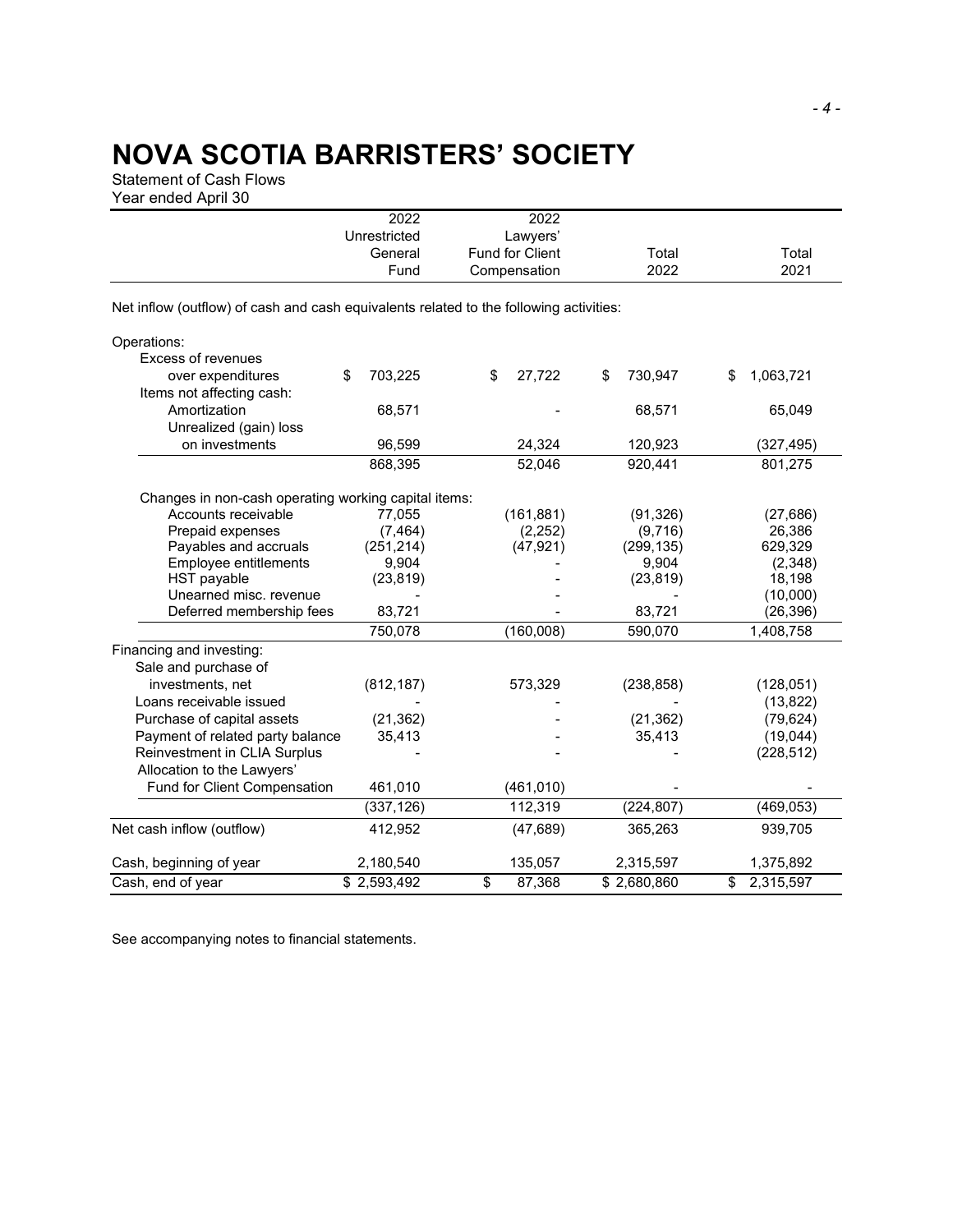Notes to Financial Statements Year ended April 30, 2022

## **1. Statement of purpose**

The Nova Scotia Barristers' Society (the "Society") is a body corporate constituted under the *Legal Profession Act,* S.N.S. 2004, c. 28 with the purpose to uphold and protect the public interest in the practice of law. The Society is a not-for-profit entity and is exempt from taxation under section 149 of the *Income Tax Act.*

#### **2. Significant accounting policies:**

(a) Basis of presentation:

These financial statements have been prepared in accordance with Canadian generally accepted accounting principles using Canadian accounting standards for not-for-profit organizations (ASNPO) under Part III of the CPA Handbook.

(b) Accounting for contributions:

The Society accounts for contributions via the deferral method in accordance with Section 4410 of the CPA Handbook.

(c) Fund accounting:

The accounts of the Society are maintained in accordance with the principles of fund accounting in order that limitations and restrictions, if any, placed on the use of available resources may be observed. Separate accounts are maintained for each fund.

The General Fund accounts for the costs of administration and other operating expenditures of the Society financed by fees and other general income and the investment in capital assets.

Transfers from the General Fund to the Lawyers' Fund for Client Compensation ("LFCC") are at the discretion of the Council.

The Lawyers' Fund for Client Compensation was originally created as the Reimbursement Fund by the Barristers and Solicitors Act to reimburse claimants who have suffered financially due to the conversion or misappropriation of trust funds by member lawyers. With the passage of the Legal Profession Act, the name of the fund was changed to The Lawyers' Fund for Client Compensation. The cash and reserve of the Fund is restricted from use for general operations of the Society.

Claims paid out of the Lawyers' Fund for Client Compensation are at the discretion of Council on the recommendation of the Lawyers' Fund for Client Compensation Committee. As at April 30, 2022, there were potential claims against the Lawyers' Fund for Client Compensation in the amount of \$66,000 (2021 - \$200,000). If these potential claims are eventually paid out, they would likely fall under the deductible limit and therefore not be recovered through the CLIA insurance policy. No provision is made for potential claims until payment is approved.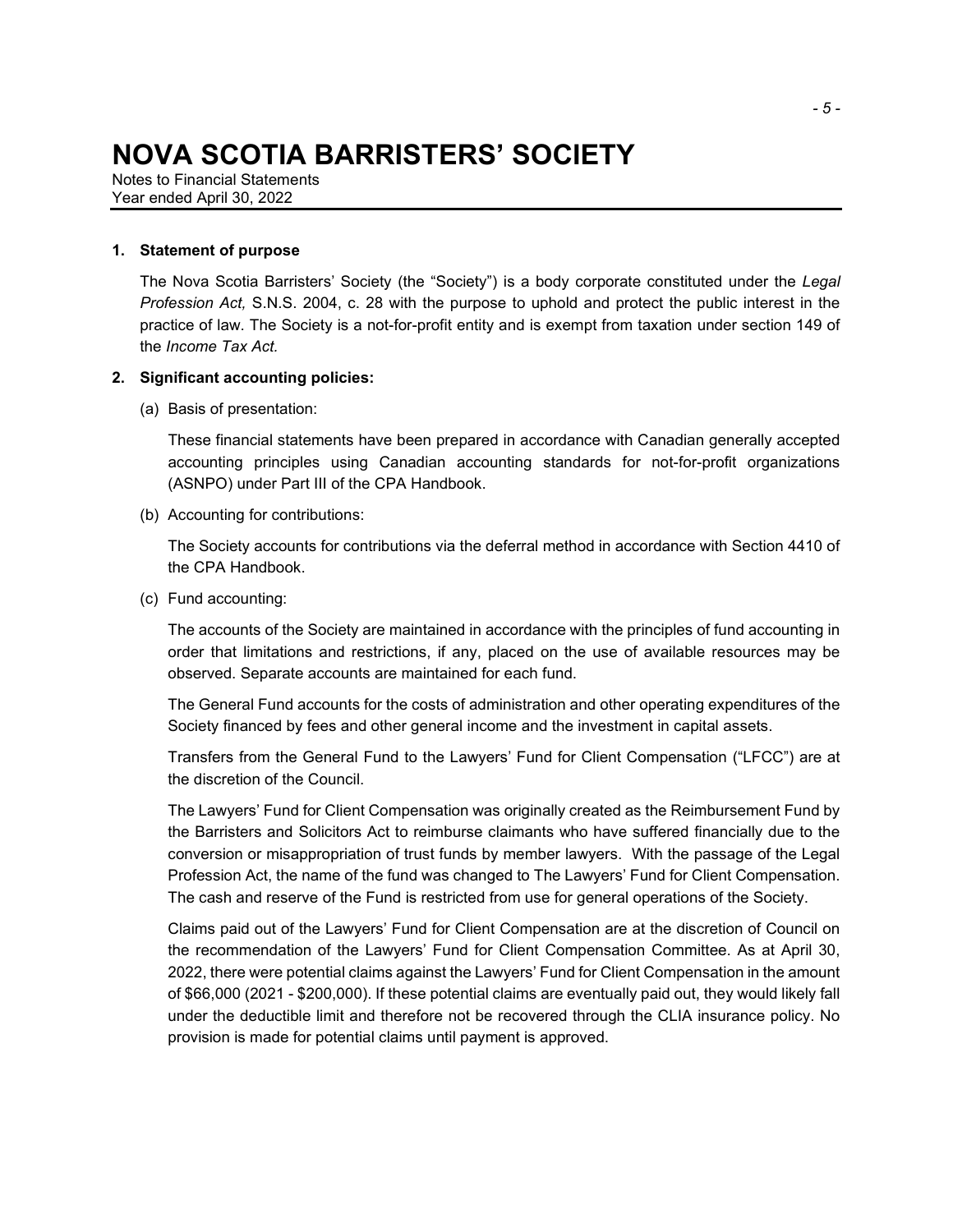Notes to Financial Statements Year ended April 30, 2022

### **2. Significant accounting policies (continued):**

#### (d) Revenue recognition:

The Society uses the accrual method of accounting, including accounting for all revenue. Fees and other revenue are taken into income in the period in which they are earned. Revenue that is received but not yet earned is recorded as deferred revenue until it is earned.

## (e) Reserves:

#### **General Fund**

#### *Operating Reserve Fund*

The Society maintains internally restricted reserves in accordance with a Financial Reserves Policy revised by the Finance Committee that has been adopted by Council for fiscal years beginning May 1, 2016 and has been factored into the setting of reserves for the 2022 fiscal year. The purpose of the Operating Reserve Fund is to fund unexpected spikes in expenses or unbudgeted declines in revenue throughout the fiscal year. A review of the Reserves Policy is currently in progress.

The Society's policy is to maintain the sum of the Operating Reserve Fund at no less than two months, and no more than three months of Operating Fund budgeted expenses (excluding amortization.

In 2018 Council approved the allocation of \$365,340 of the Operating Reserve Fund to a hearing reserve. As the specific purpose for which the hearing reserve is completed, the specific reserve has been wound up and funds returned to the operating reserve. Operating reserves at April 30, 2022 are in excess of the targets outlined in the Reserves Policy. Council has approved the retention of the balance in excess of the three month maximum in the operating reserve for the purpose of funding anticipated deficits over the three year budget planning timeframe, funding potential unbudgeted expenses related to ongoing projects, and to allow for the completion of the review of the Reserves Policy.

|                                                 | Three month<br>maximum | Two month<br>minimum |
|-------------------------------------------------|------------------------|----------------------|
| Reserve thresholds as calculated                |                        |                      |
| by above policy<br>Operating reserve balance at | \$<br>1.535.000        | \$<br>1,023,000      |
| April 30, 2022                                  | 4,375,382              |                      |
| Amount in excess of three month                 |                        |                      |
| maximum                                         | 2,840,382              |                      |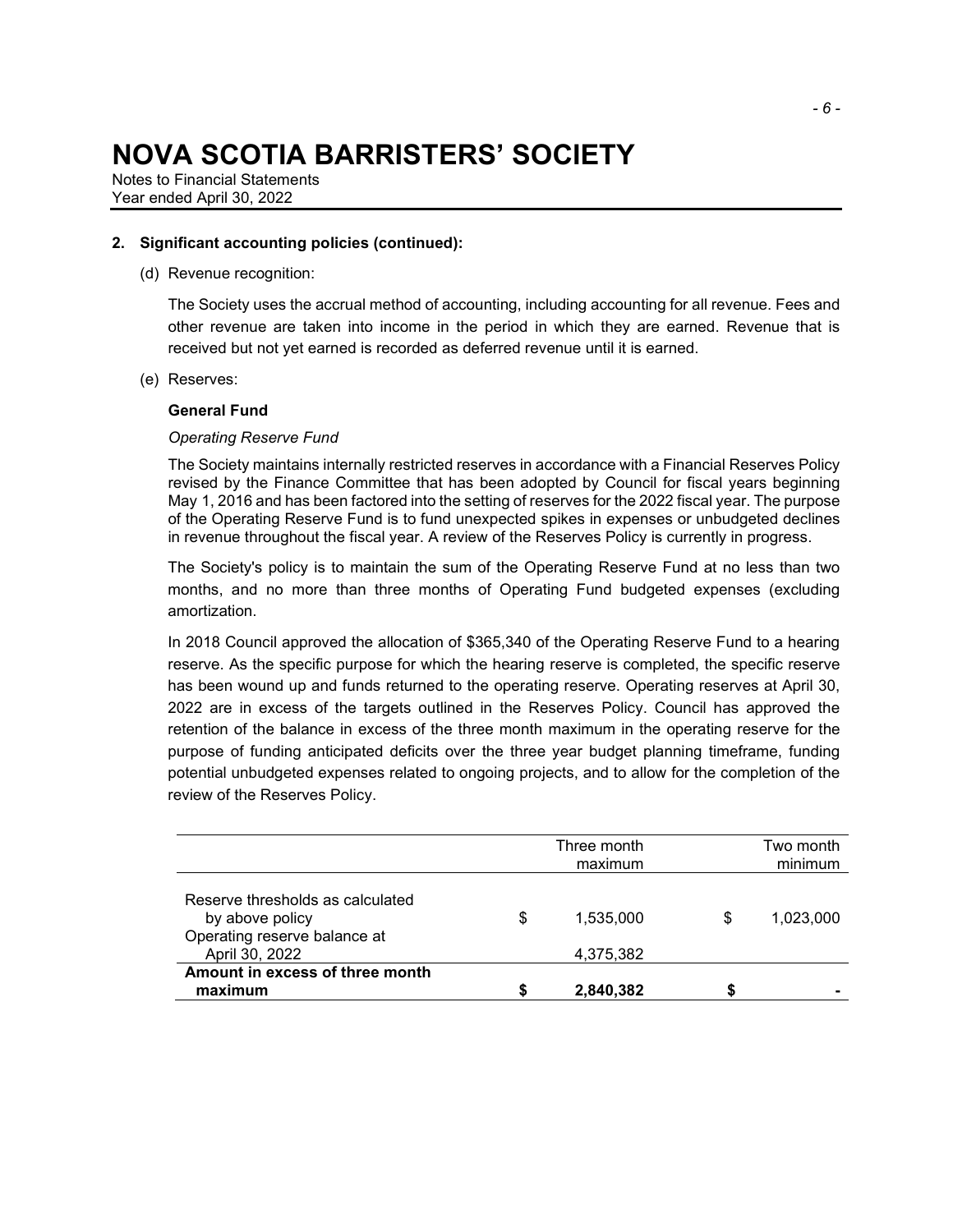Notes to Financial Statements Year ended April 30, 2022

## **2. Significant accounting policies (continued):**

(e) Reserves (continued):

### **Restricted Funds**

## *Capital Asset Fund*

The Capital Asset Fund is maintained to provide a source of funds for the acquisition and maintenance of the Society's capital and intangible assets and to reflect capital asset transactions including acquisitions, depreciation and disposals. These assets include leaseholds, furniture and equipment including computers and software. At April 30, 2022, the balance was \$91,155 (2021 - \$138,364) representing the net book value of the Society's capital and intangible assets.

## *Lawyers' Fund for Client Compensation Reserves Policy*

The Lawyers' Fund for Client Compensation's purpose is to compensate claimants who have sustained pecuniary losses because of misappropriation or wrongful conversion of the claimants' money or property by a member of the Society or by a law corporation. The Fund is protected through an agreement with the Canadian Lawyers' Insurance Association ('CLIA') whereby the Society has a deductible of \$100,000 per Loss (as defined in the policy) and a group deductible for all Loss in the policy period of \$500,000. Claims (i) in excess of \$100,000 per individual claim (Loss) and (ii) in excess of the group deductible per policy period of \$500,000 are insured by CLIA. CLIA's limit of liability per individual claim (Loss) and annual aggregate for all claims in the policy period are \$10,000,000 per year.

The Society's policy is to maintain the LFCC balance at an amount sufficient to provide for a minimum of two successive 99th percentile aggregate claim scenarios (one-in-one-hundred-year event) and a maximum of three. Also considered is the Fund's projected net income (loss) for the corresponding years.

For the current year, the Lawyers' Fund for Client Compensation reserve balance is within the established range based on the fiscal 2022-23 fiscal year budget as noted below:

|                                                                                                                                   |   | Three year<br>maximum |   | Two year<br>minimum    |
|-----------------------------------------------------------------------------------------------------------------------------------|---|-----------------------|---|------------------------|
| Reserve thresholds as calculated<br>by above policy<br>Lawyers' Fund for Client Compensation<br>reserve balance at April 30, 2022 | S | 2.028.000             | S | 1.344.000<br>1,598,862 |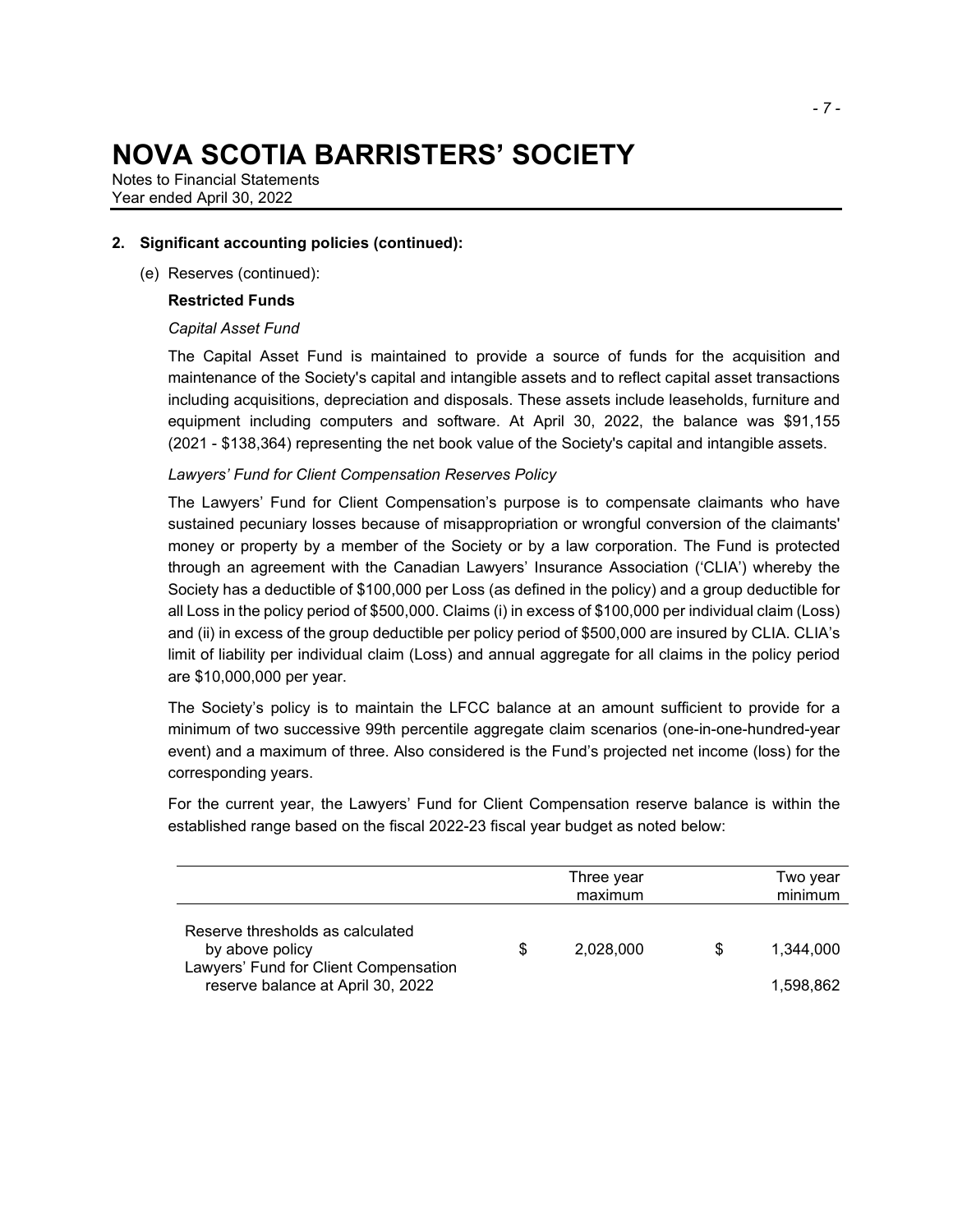Notes to Financial Statements Year ended April 30, 2022

### **2. Significant accounting policies (continued):**

#### (f) Financial instruments:

#### *Initial measurement*

The Society's financial instruments are measured at fair value when issued or acquired. For financial instruments subsequently measured at cost or amortized cost, fair value is adjusted by the amount of the related financing fees and transaction costs. Transaction costs and financing fees relating to financial instruments that are measured subsequently at fair value are recognized in operations in the year in which they are incurred.

#### *Subsequent measurement*

At each reporting date, the Society measures its financial assets and liabilities at cost or amortized cost (less impairment in the case of financial assets), except for equities quoted in an active market, which must be measured at fair value. The Society has also irrevocably elected to measure its investments in bonds at fair value. All changes in fair value of the Society's investments in equities quoted in an active market and in bonds are recorded in the Statement of Revenues and Expenditures. The Society uses the effective interest rate method to amortize any premiums, discounts, transaction fees and financing fees to the Statement of Revenues and Expenditures. The financial instruments measured at amortized cost are cash and cash equivalents, accounts receivable, prepaid expenses, accounts payables and accruals, employee entitlements, HST payable, and due to Lawyers' Insurance Association of Nova Scotia.

For financial assets measured at cost or amortized cost, the Society regularly assesses whether there are any indications of impairment. If there is an indication of impairment, and the Society determines that there is a significant adverse change in the expected timing or amount of future cash flows from the financial asset, it recognizes an impairment loss in the Statement of Revenues and Expenditures. Any reversals of previously recognized impairment losses are recognized in operations in the year the reversal occurs. The Society is exposed to market risk as a result of investments held. A summary of the Society's potential risk exposure as it relates to financial instruments would include:

### Market risk

Market risk is the risk that the fair value or future cash flows of a financial instrument will fluctuate because of changes in market prices. For purposes of this disclosure, the Society segregates market risk into three categories: interest rate risk, currency risk and other price risk.

#### Interest rate risk

The Society held \$2,680,860 in cash at the end of April 2022 (2021 - \$2,315,597) and does not have any interest-bearing debt. The Society's cash is at fixed interest rates. Sensitivity to a plus or minus 1% change in rates would not have a significant effect on the Society's operations.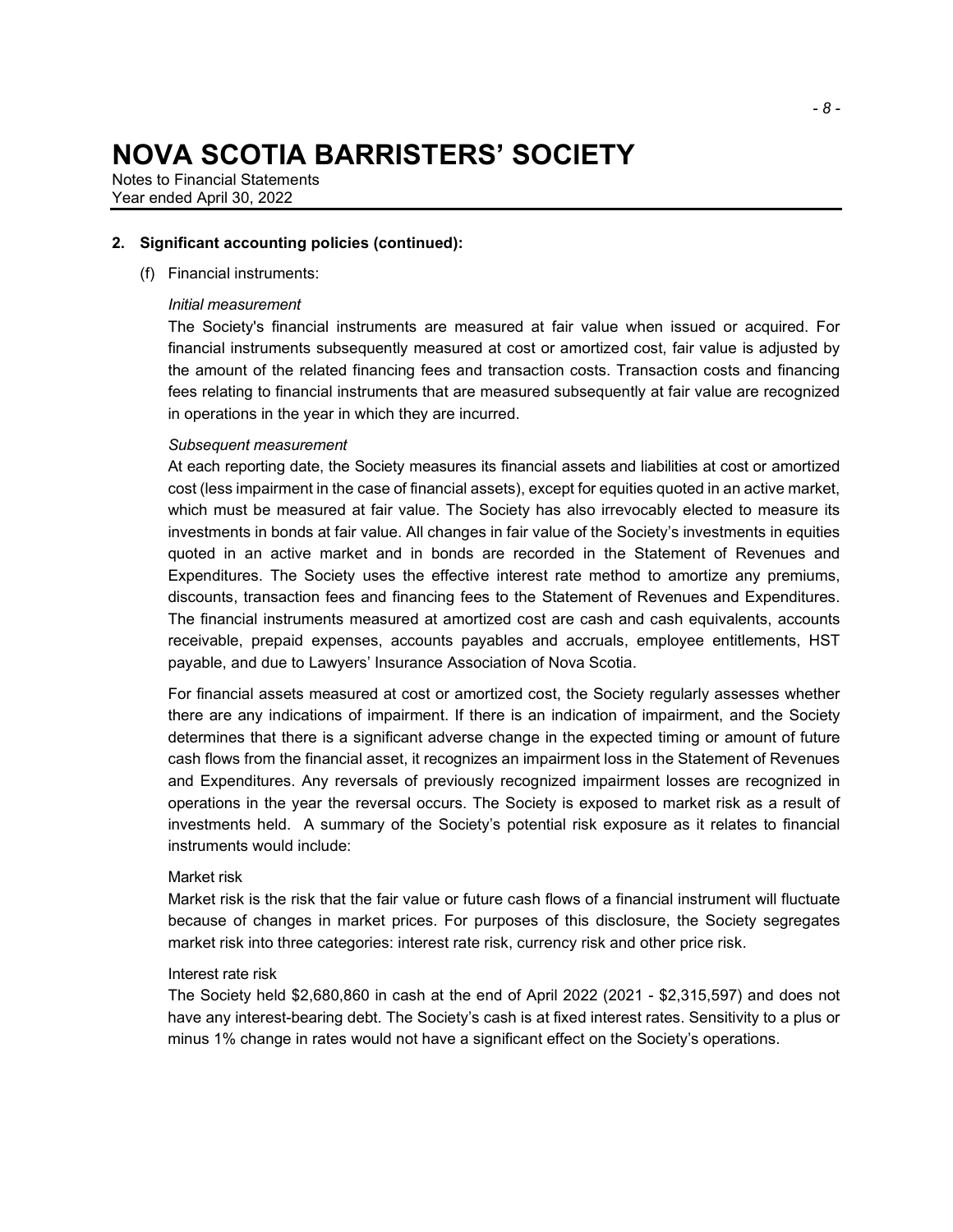Notes to Financial Statements Year ended April 30, 2022

## **2. Significant accounting policies (continued):**

(f) Financial instruments (continued):

#### Currency risk

• The Society does hold foreign securities as part of the investments held with TD Waterhouse. Changes in the exchange will play a role in the value of the underlying assets of the investment; however, such changes would not be expected to have a significantly impact on on-going operations. The Society does not generally engage in any foreign operations.

#### Other price risk

• Other price risk is the risk that the value of financial instruments will fluctuate as a result of changes in market prices, other than those arising from interest rate risk or currency risk. Securities held for trading are valued at market and, as such, changes in market value affect earnings (loss) as they occur. The Society periodically assesses the quality of its investments and is satisfied with the current investments in place. The carrying amounts for accounts receivable, accrued interest, receivable from the Lawyers' Insurance Association of Nova Scotia ("LIANS") and payables and accruals on the statement of financial position approximate fair value due to their short term maturity. The Society is primarily exposed to other price risk as a result of the investment portfolio held with TD Waterhouse. The fair value of this investment is based on quoted market prices of the underlying investments within the investment portfolio.

## Credit risk

Credit risk is the risk that one party to financial instrument will cause a financial loss for the other party by failing to discharge an obligation. The Society's credit risk primarily arises from its accounts receivables, and the possibility that Canadian Legal Information Institute ("CanLII") may not fulfil their payment obligation. Management continues to monitor the collectability of this individual loan.

#### Liquidity risk

Liquidity risk is the risk that the Society will not be able to pay financial instrument liabilities as they come due. The Society's liquidity risk from financial instruments is its need to meet operating requirements for accounts payable and accruals, employee entitlements, and due to LIANS. The majority of assets held by the Society are invested in securities that are traded in an active market and can be readily disposed of as liquidity needs arise.

#### Business risk

Business risk is the risk that the Society's business is such that it is normally a party to claims both as a plaintiff and defendant. The Society's management believes that it has valid defenses and/or liability insurance against all actions currently outstanding against the Society. Accordingly, no amount has been recorded in the financial statements with respect to potential losses relating to litigation. A loss, should one occur, will be charged to operations in the year in which such loss is determined.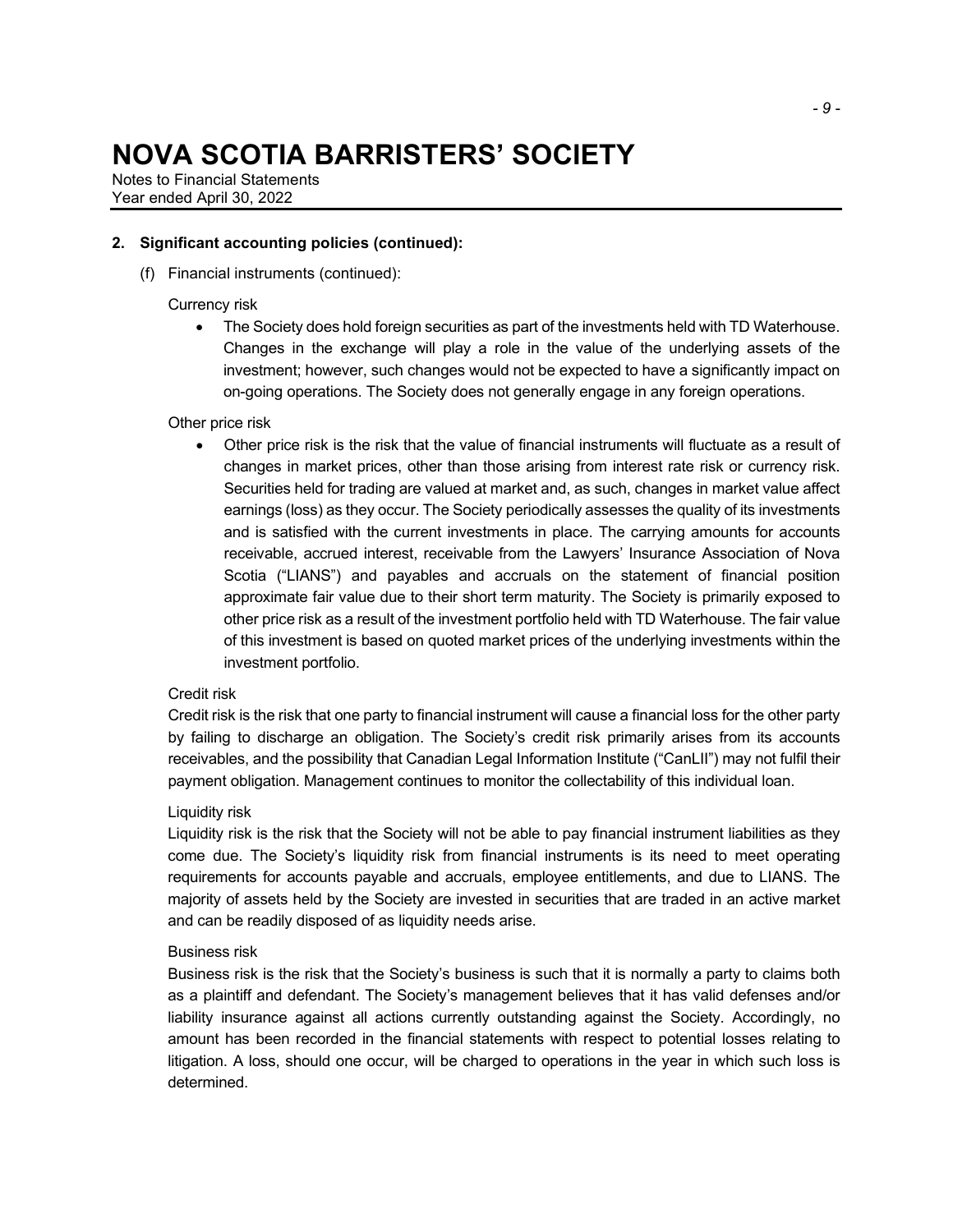Notes to Financial Statements Year ended April 30, 2022

## **2. Significant accounting policies (continued):**

(g) Capital assets and intangibles:

Capital assets are recorded at cost, less accumulated amortization. Amortization is calculated on a straight-line basis, as follows:

| Asset                                 | Term       |
|---------------------------------------|------------|
| <b>Furniture and fixtures</b>         | 5-10 years |
| Library fixtures                      | 15 years   |
| Computer equipment                    | 3 years    |
| Intangible assets (computer software) | 3 years    |
| Leasehold improvements                | 10 years   |

When a capital asset no longer contributes to the Society's ability to provide services, its carrying amount is written down to its residual value.

(h) Library books and bindings:

Purchases of library books and bindings are expensed as incurred. As at April 30, 2022, the Society's library books and bindings have an insured replacement cost of approximately \$2,000,000 (2021 - \$2,000,000).

(i) Loans receivable

Loans receivable are recorded at the lower of cost and estimated realizable value.

(j) Use of estimates:

In preparing the Society's financial statements, management is required to make estimates and assumptions that affect the reported amounts of assets and liabilities, the disclosure of contingent assets and liabilities at the date of the financial statements and reported amounts of revenue and expenses during the period. Actual results could differ from these estimates. The significant assumption included in these financial statements is that \$1,716,638 in discipline recoveries is uncollectible (2021 - \$1,716,638).

|                                     | 2022        | 2021        |
|-------------------------------------|-------------|-------------|
| Gross accounts receivable           | 272.270     | 180.944     |
| Discipline recoveries receivable    | 1.716.638   | 1,716,638   |
| Uncollectible discipline recoveries | (1.716.638) | (1,716,638) |
| Net accounts receivable             | 272.270     | 180.944     |

There is also an assumption around the amortization period of capital assets. The actual useful life of the assets may be greater or less than the amortization period.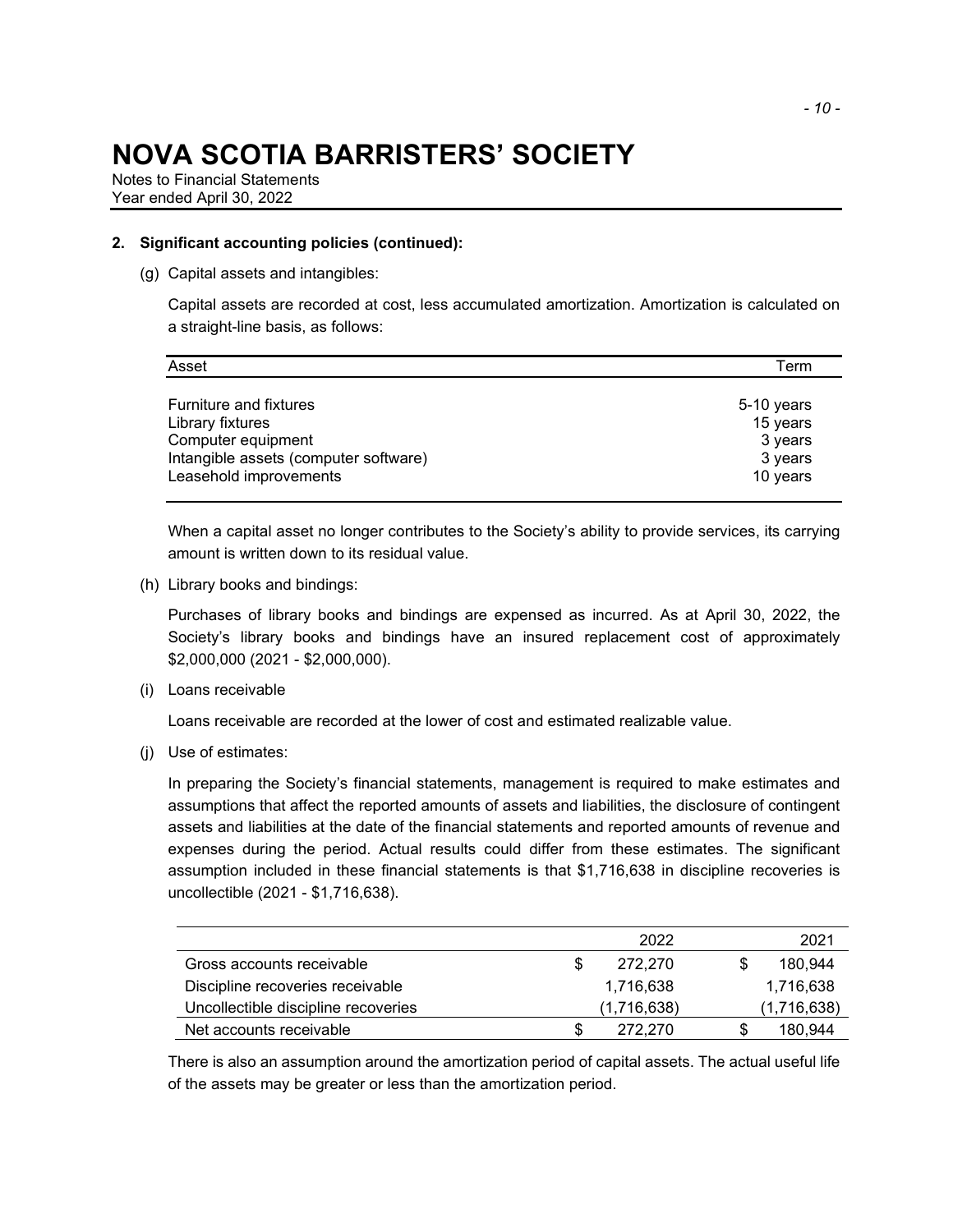Notes to Financial Statements Year ended April 30, 2022

## **3. Investments:**

(a) Investments in the General Fund are comprised as follows:

|                        | 2022            | 2021                |
|------------------------|-----------------|---------------------|
|                        |                 |                     |
|                        | Market Value    | <b>Market Value</b> |
|                        |                 |                     |
| Canadian bonds         | \$<br>1,643,109 | \$<br>1,183,373     |
| Canadian equities      | 795,290         | 623,724             |
| US equities            | 198,874         | 185,934             |
| International equities | 252,532         | 181,186             |
|                        | \$<br>2,889,805 | \$<br>2,174,217     |

(b) Investments in the Lawyers' Fund for Client Compensation are comprised as follows:

|                                                    | 2022                               | 2021                                  |
|----------------------------------------------------|------------------------------------|---------------------------------------|
|                                                    | <b>Market Value</b>                | Market Value                          |
| Canadian bonds<br>Canadian equities<br>US equities | \$<br>737,147<br>356,794<br>91,762 | \$<br>1,032,496<br>543,613<br>162,336 |
| International equities                             | 113,112                            | 158,023                               |
|                                                    | \$<br>1,298,815                    | \$<br>1,896,468                       |

|                                                       | 2022                |                    | 2022        |                       | 2022  |                   |    | 2021              |
|-------------------------------------------------------|---------------------|--------------------|-------------|-----------------------|-------|-------------------|----|-------------------|
|                                                       | <b>General Fund</b> |                    | <b>LFCC</b> |                       | Total |                   |    | Total             |
| Gain on investment sales<br>Unrealized gain (loss) on | \$                  | 99.275             | \$          | 50.521                | \$    | 149.796           | \$ | 52.284            |
| investments<br>Interest income                        |                     | (96, 599)<br>1.947 |             | (24, 324)<br>(1, 339) |       | (120, 923)<br>608 |    | 327,495<br>16,550 |
| Dividend income                                       |                     | 73,643             |             | 40,932                |       | 114,575           |    | 100,779           |
|                                                       | \$                  | 78,266             |             | 65,790                | S     | 144,056           | S  | 497,108           |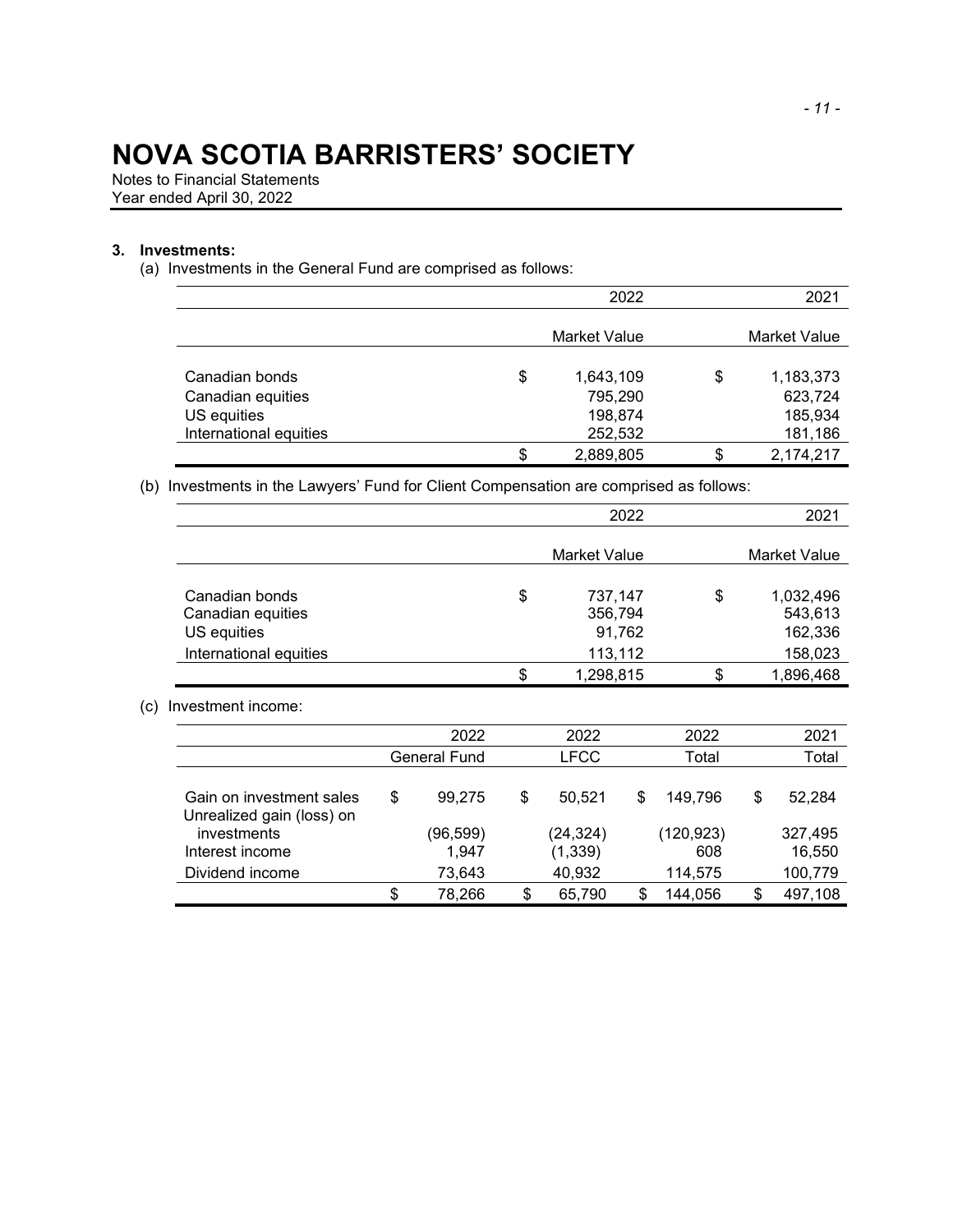Notes to Financial Statements Year ended April 30, 2022

## **4. Capital assets and intangibles:**

|                        |               |              |             | 2022         |    | 2021     |  |
|------------------------|---------------|--------------|-------------|--------------|----|----------|--|
|                        |               |              | Accumulated | Net Book     |    | Net Book |  |
|                        | Cost          | Amortization |             | Value        |    | Value    |  |
|                        |               |              |             |              |    |          |  |
| Furniture and fixtures | \$<br>250,977 | \$           | 228,774     | \$<br>22,203 | \$ | 34,686   |  |
| Library fixtures       | 22,207        |              | 21,936      | 271          |    | 815      |  |
| Computer equipment     | 195,065       |              | 169,708     | 25,357       |    | 34,842   |  |
| Intangibles (computer  |               |              |             |              |    |          |  |
| software)              | 166,903       |              | 134,325     | 32,578       |    | 45,010   |  |
| Leasehold improvements | 166,358       |              | 155,612     | 10,746       |    | 23,011   |  |
|                        | \$<br>801,510 | S            | 710,355     | \$<br>91,155 | S  | 138,364  |  |

## **5. Artwork:**

The Society owns a large collection of paintings, photographs and other works of art which have vested in the Society over a period of many years. This artwork is located in various courtrooms in the Halifax area as well as at the Society's offices. A valuation of this artwork has not been performed. Accordingly, it has been recorded in the statement of financial position at the nominal amount of \$1.

### **6. Commitments:**

#### (a) Leases:

The Society has the following approximate property and equipment lease obligations, including rent, for the next five years ending:

| 2023 | \$<br>342,750 |
|------|---------------|
| 2024 | 351,647       |
| 2025 | 358,987       |
| 2026 | 369,017       |
| 2027 | 347,762       |
|      |               |

### (b) Guarantee:

The Society has an unconditional guarantee to discharge all of LIANS's (formerly known as the Nova Scotia Barristers' Liability Claims Fund) present and future obligations to the Canadian Lawyers Insurance Association. The amount of this guarantee cannot be estimated and exists as only the Society has the legislated authority to impose a levy on its members.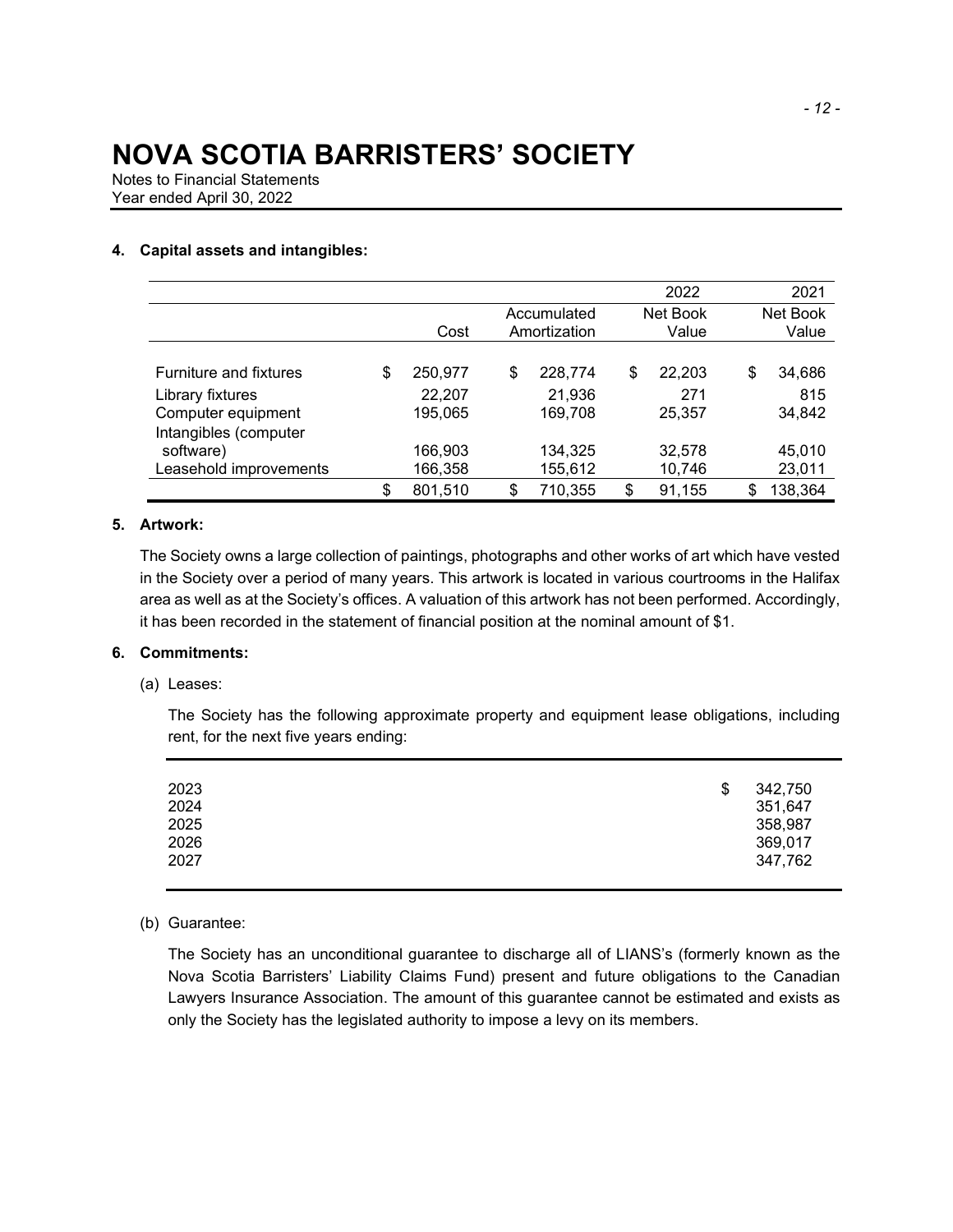Notes to Financial Statements Year ended April 30, 2022

## **7. Investment in CLIA surplus:**

The Society is a subscriber to the CLIA Compensation Fund Program (Part C), a reciprocal insurance exchange through which the law societies of six provinces and three territories enter into agreements of mutual indemnification. CLIA maintains separate reserves for each participating entity with regards to risk assumed, and the Society has an interest in the surpluses of these reserves.

At the end of fiscal 2006, the Society entered into the agreement with CLIA to reinsure claims made against the Lawyer's Fund for Client Compensation, subject to certain conditions. One of these conditions was that the Nova Scotia Barristers' Society contributed \$357,000 to a surplus fund that will be held by CLIA. In 2008, the Society fully funded this required surplus.

In 2019 as a result of claims paid out by CLIA, the equity value in the CLIA surplus funds were in a deficit position. The Society considered their initial investment in the amount of \$357,000 to be permanently impaired and was written down to \$nil in the 2020 fiscal year.

During the 2021 fiscal year the Society was invoiced \$257,130 by CLIA as a retro assessment for the purpose of rebuilding the subscriber equity balance. The assessment was based on the balances at the CLIA December 31, 2019 statements, at which time the Society's subscriber equity deficit was (\$28,618). The \$28,618 required to clear the deficit was recorded as an expense in 2021, while the remaining \$228,512 was recorded as the new Investment in CLIA surplus balance.

CLIA prepares annual Subscriber Accounts as of December 31, which represents the end of their fiscal year, which are reviewed and approved by CLIA's Advisory Board. These accounts include a reserve for claims liabilities on a discounted basis. The Subscribers' Accounts of CLIA as of December 31, 2021 (Part C) shows the amount of the Society's subscriber's equity to be \$367,574 (2020 - \$301,289).

## **8. Loan receivable:**

In 2018, the Society entered into an agreement with the Federation of Law Societies of Canada to loan funds to Canadian Legal Information Institute (CanLII) for the purpose of partially funding the acquisition of a legal technologies firm. The Society's portion of the loan agreement is \$88,653 (2021 - \$88,653) and is based on a proportionate percentage of the fees paid to CanLII annually for their services.

The loan will mature in full, on the earlier of:

- (a) up to 60 months from the date of closing (i.e. February 23, 2023);
- (b) acceleration of the loan upon the occurrence of an event of default under the Loan; or
- (c) change of control of the borrower.

The interest rate is 4.74 % per annum with interest payments payable once per year upon receipt of audited financial statements.